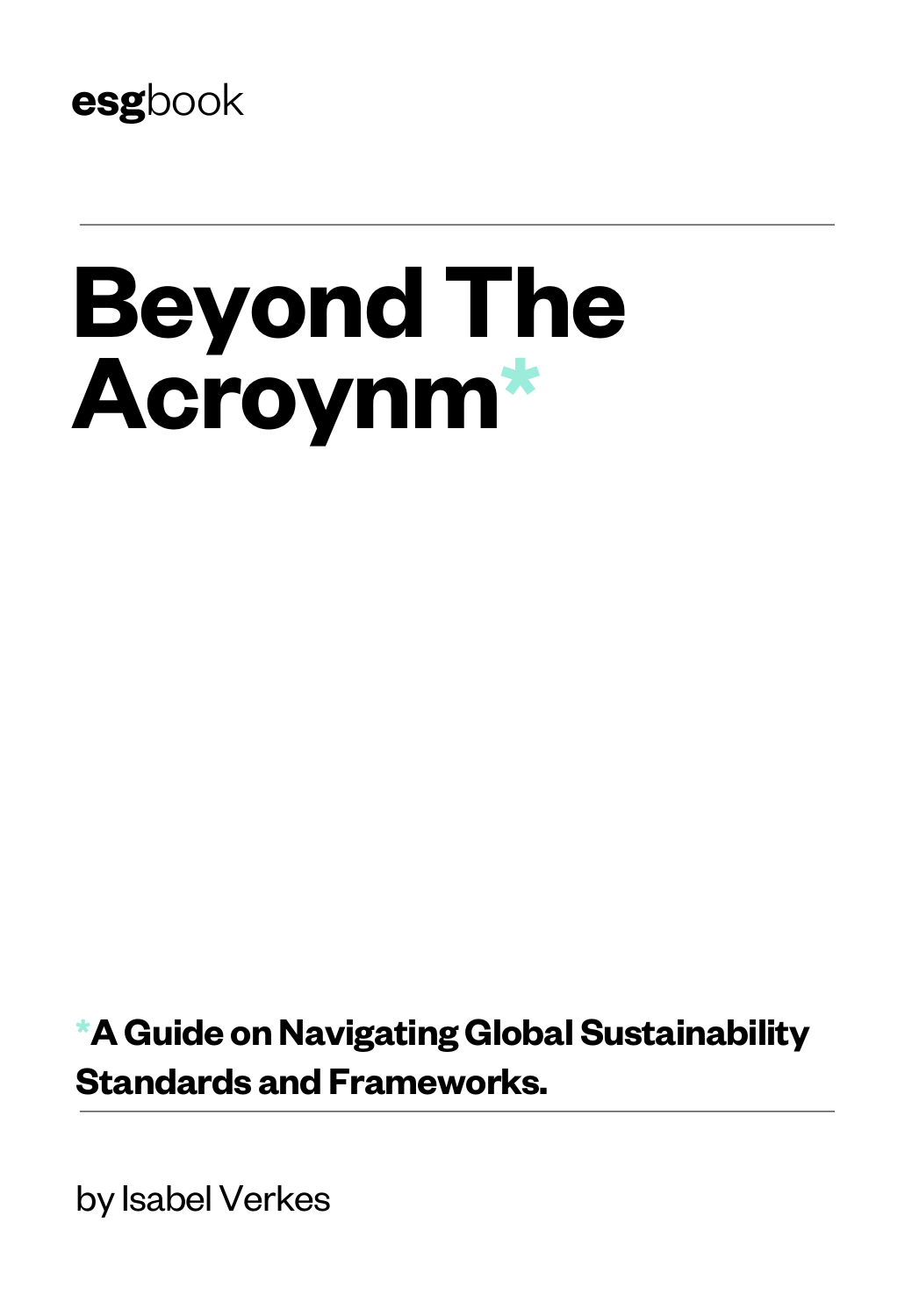# **Beyond The Acronym.**

# **A Guide on Navigating Sustainability Standards and Frameworks.**

### By Isabel Verkes

# **"About 92% of the S&P <sup>500</sup> companies published <sup>a</sup> sustainability report in 2020, up from 90% in 2019. In 2020 disclosures, about 39% of Russell 1000 companies align with the SASB standards."**

Source: GA Institute 2021 Research.

Investors are eager to incorporate environmental, social, and governance - ESG - considerations in their investment strategies, even outside of what is explicitly framed as "sustainable investing". In this blog, we explain how sustainability standards and frameworks are contributing to this trend; how they are ensuring a clearer rationale on sustainability in finance, and finally, where reporting guidance is headed towards.

The rise of sustainable investments has led to the burgeoning growth of sustainability standards, and frameworks for disclosure of investor critical ESG information. Among other things, Standards and Frameworks are helping companies and investors measure and disclose sustainability-related performance and make well-informed decisions while factoring in different emerging risks. In addition, they allow comparability over time, across sectors/industries, and in between peers or potentially with any company(s) operating anywhere in the world.

The emergence of various standards, frameworks, and different standard setters encouraging a wide range of disclosures has certainly created confusion regarding their usage and raise questions as to the credibility of ESG criteria/assessments in general. And more importantly, how do the investors perceive and respond to these disclosures (if, at all)?

The corporate sustainability reporting landscape has several players, including a host of sustainability standards and frameworks to guide reporting of companies' non-financial or sustainability performance over time. However, within this space alone, standards and frameworks are often used synonymously and interchangeably. They are in fact quite different, each of them catering to some specific demands of an Annual, Sustainability, or Integrated Report: showing how an organization's strategy, governance, performance, and prospects, in the context of its external environment, lead to the creation of value in the short, medium, and long term.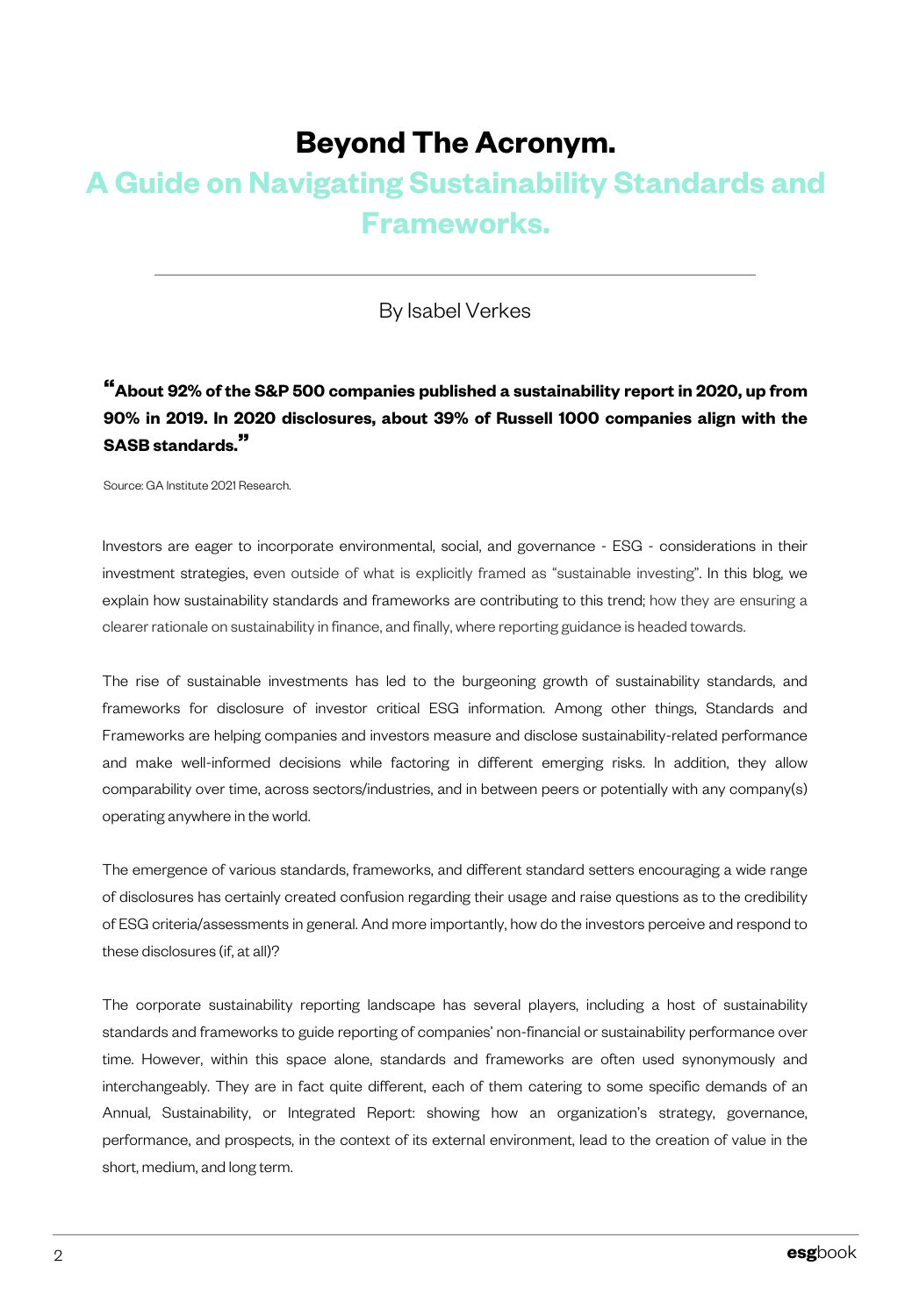#### **What makes standards and frameworks different?**



Standards and frameworks must be defined in relation to each other, in order to understand their role more precisely. For instance, the role of a sustainability standard as distinct from a sustainability framework should be clearly laid out including the process where and how they can be used together by any reporting entity.

Sustainability Standards are specific, detailed, and replicable requirements for what should be reported under different topics relevant to a particular company/industry/sector, including the applicable accounting metrics and technical protocol for compiling the data.

- Sustainability standards answer the questions like:
- What data is expected to be useful sustainability information?
- What information is most important to investors and other key stakeholders?
- What ESG indicators are financially material for the respective industry?

## **Standards spell out what companies should report, including the technicalities of data collection.**

Some of the widely used standards today are those [promoted](https://www.sasb.org/) by GRI (Global Reporting Initiative of Global Sustainability Standards Board) and **The Value Reporting Foundation** (overseeing the SASB Standards).<sup>1</sup>

The GRI standards are primarily popular among European companies. In 2020, around 54% of EU companies use GRI standards for their non-financial reporting requirements<sup>2</sup>. The GRI sets its sustainability indicators as industry-agnostic. SASB on other hand has industry-specific indicators for seventy-seven different industries and is mostly used by American companies. Different ESG topics weigh differently for different industries. Capturing the most material or vital information requires common sustainability "reporting scorecards" tailored for each industry, which is what SASB advocates through its standards.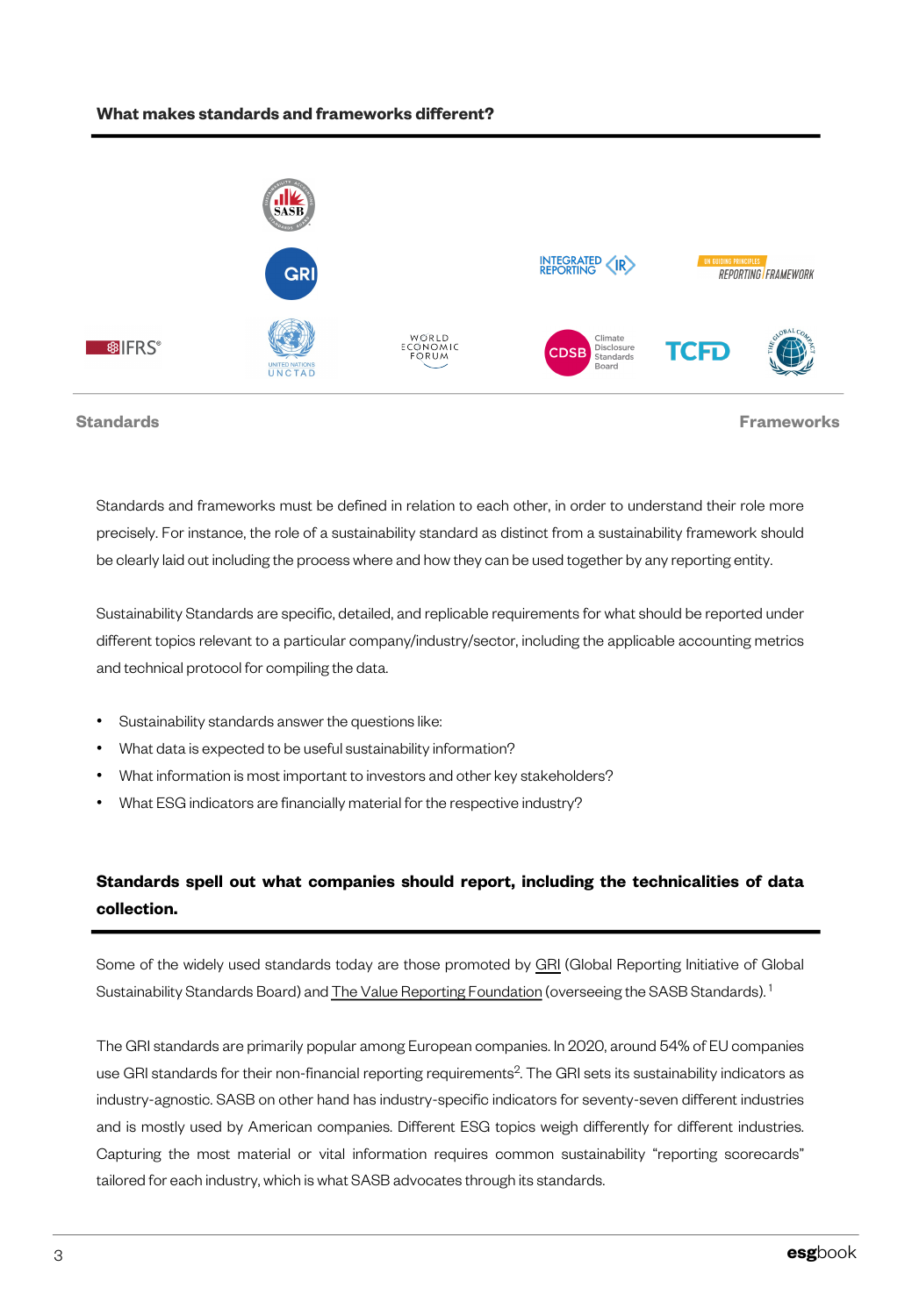However, both GRI (Global Reporting Initiative) and SASB (Sustainability Accounting Standards Board) standards are used by companies worldwide to measure and report their performances on various ESG related indicators. Some of the other standards which provide disclosure-related metrics are set by organizations such as the International Finance Corporation, the World Intellectual Capital/Assets Initiative, the United Nations Conference on Trade and Development, and the World Economic Forum.

Standards provide specific, detailed, and replicable requirements for what should be reported for each topic, including metrics. Standards define necessary information requirements.



Sustainability Frameworks are a set of principles-based guidance for "how" different sustainability information are to be structured and prepared, and what broad topics are to be covered while reporting nonfinancial information.

#### **In practice, Standards make Frameworks actionable**

Frameworks set the conceptual groundwork for what standards set out as requirements. They help structure and shape complex and scattered information into a final comprehensive piece, producing standardized reports that are comparable over time.

Frameworks provide principles-based guidance on how to structure and report different information together; and what broad topics should essentially be covered. In short, frameworks provide general direction on composition of ESG related disclosures within annual/integrated/sustainability reports or any other investor critical ESG disclosure.





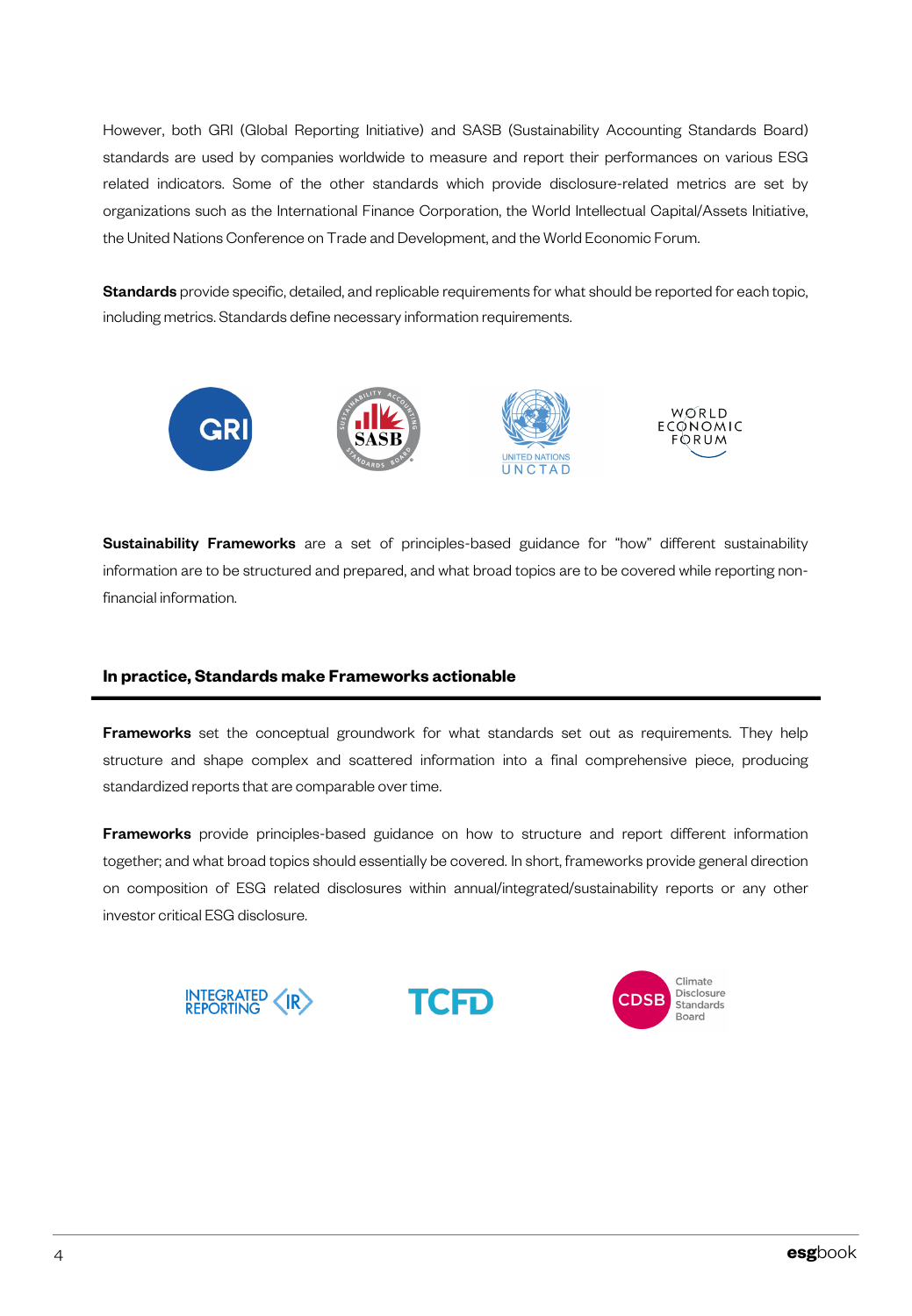| <ir framework=""></ir>              | <b>SASB Standards</b>                |
|-------------------------------------|--------------------------------------|
| Industry-agnostic                   | Industry-specific                    |
| <b>Principles-based</b>             | Metrics-based                        |
| <b>Preparation and presentation</b> | Standards application guidance       |
| High-level content elements         | Disclosure topics and metrics        |
| Drives connectivity of information  | Enables comparability of information |

#### The relationship between Standards and Frameworks and how they are complementary to each other

Source: SASB Standards

Interestingly, standards and frameworks are complementary. They are both used in the preparation of investor communications, such as sustainability reports, sustainability chapters within annual reports, or any other ESGrelated disclosures.

However, new sustainability-related reporting regulations and policies are emerging in various jurisdictions. This, combined with a wide range of standards and frameworks, leads to indecision and skepticism among reporting preparers. Reporting on investor-driven voluntary standards and frameworks, together with all the mandatory regulatory submissions, is often cumbersome and can look like an overload of reporting tasks.

This backdrop is why different standard-setting organizations are looking to simplify their requirements and join efforts to educate preparers. Take the example of the  $\leq$ IR> [\(framework](https://integratedreporting.org/news/iirc-and-sasb-announce-intent-to-merge-in-major-step-towards-simplifying-the-corporate-reporting-system/) designer) and SASB (standard setter) to combine forces as "The Value Reporting Foundation". Another global [standardization](https://www.ifrs.org/groups/international-sustainability-standards-board/) effort is the International Sustainability Standards Board (ISSB), created by the IFRS in 2021, seeking to develop a global baseline of sustainability-related disclosure standards to provide capital market participants with decision-useful sustainability-related information from companies.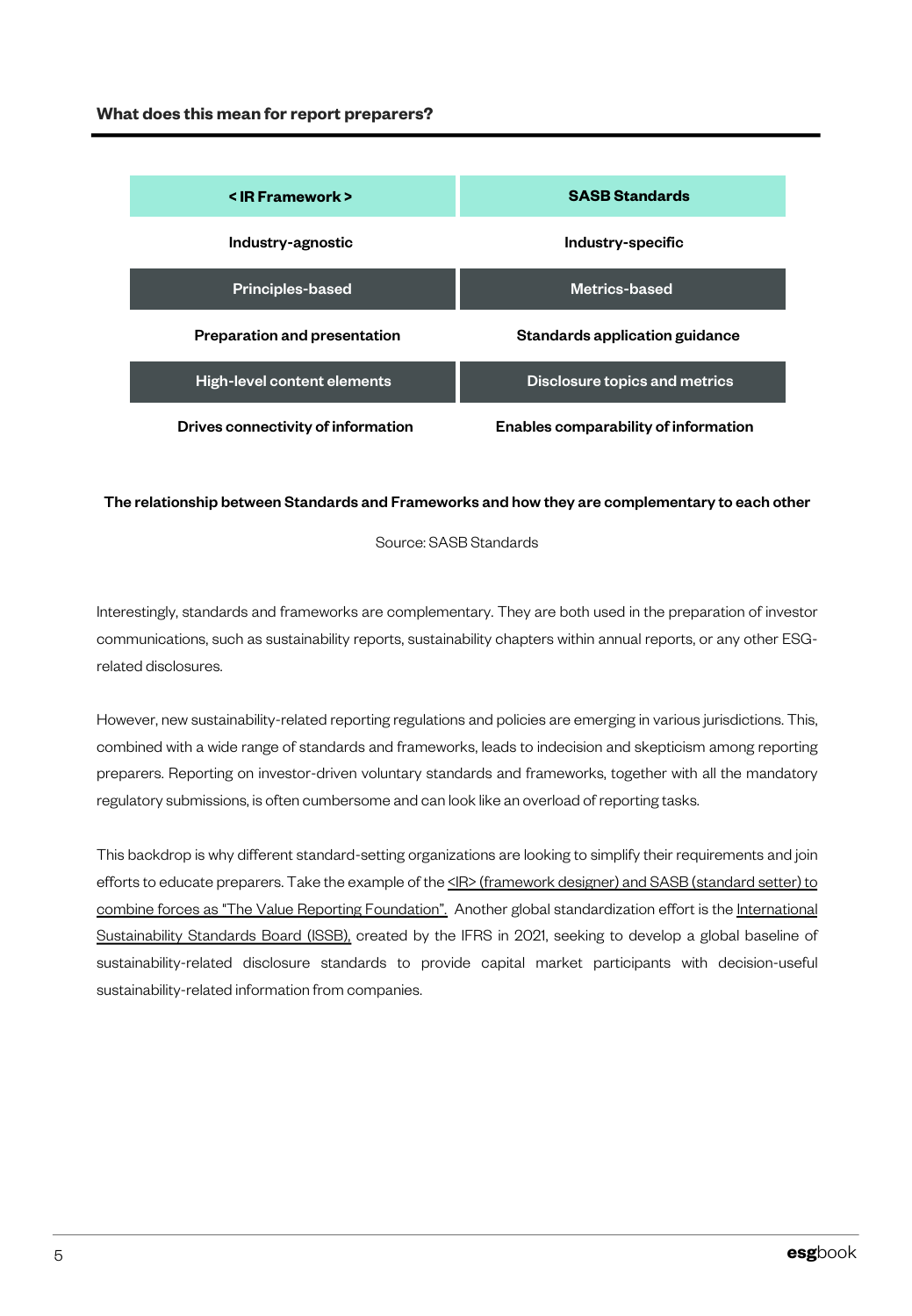#### **How do companies benefit from using standards and frameworks?**

- Shareholders appreciate and ask for it. Shareholders are increasingly expecting companies to disclose non-financial information. Standards and frameworks help in ensuring the reporting of non-financial information - both qualitative and quantitative - is consistent over time.
- **Easier to start and maintain reporting practices.** Standards imply that companies don't have to invent their own disclosure logic. Instead, companies can use standards and frameworks to pro-actively engage in stakeholder dialogues on the economic, environmental, and social impacts of their business.
- **Reputation management.** Frameworks and standards allow companies to communicate industry-specific material information regarding sustainability issues, rather than leaving those narratives to the press and financial analysts only. In practice, non-financial issues can lead to reputational damage – even if they are posing unmaterialized risks. Disclosure following standards or frameworks gives companies more control over discussions around their sustainability profile and helps avoid unexpected brand deterioration. With an increasing number of companies disclosing non-financial information in standardized forms, the companies with the lowest disclosure (or not following standards) stand out negatively and raise the question of why they do so.
- **Improve operations.** Internally, frameworks and standards are a potential tool for companies to see what stakeholders regard as relevant in their industry. In other words, standardized sustainability disclosure is a management tool to guide internal improvement and decision-making. It directs management's attention to those topics that are deemed most important to the applicable industry, as guided by independent standard-setting bodies. Ideally, this facilitates communication within and across different functions and departments around sustainability topics. Furthermore, frameworks and standards give management an idea of their competitive positioning. Companies can be [compare](https://news.wttw.com/2021/04/07/amazon-employees-stage-walkout-distribution-center-over-working-conditions)d on financial performance, as well as their carbon emissions relative to peers. Lastly, the Amazon walk-outs show how sustainability topics are a crucial element to HR and culture building. Standardized disclosure helps companies to move beyond a mediacreated image – and communicate with employees based on actual data. If measuring sustainability performance seems a daunting task, frameworks and standards make it easier to do so.

#### **How do institutional investors benefit?**

- **Investment research costs.** Different accounting requirements (of differing quality) add to the cost, complexity and risk of investment.
- Risks and opportunities. Assessing and addressing risks and opportunities by having a historical track record of companies' non-financial information. This leads to better capital allocation decisions.
- **Validated models for ESG-information.** SASB and other standard-setters offer investors a vetted model of which ESG-related metrics are financially material.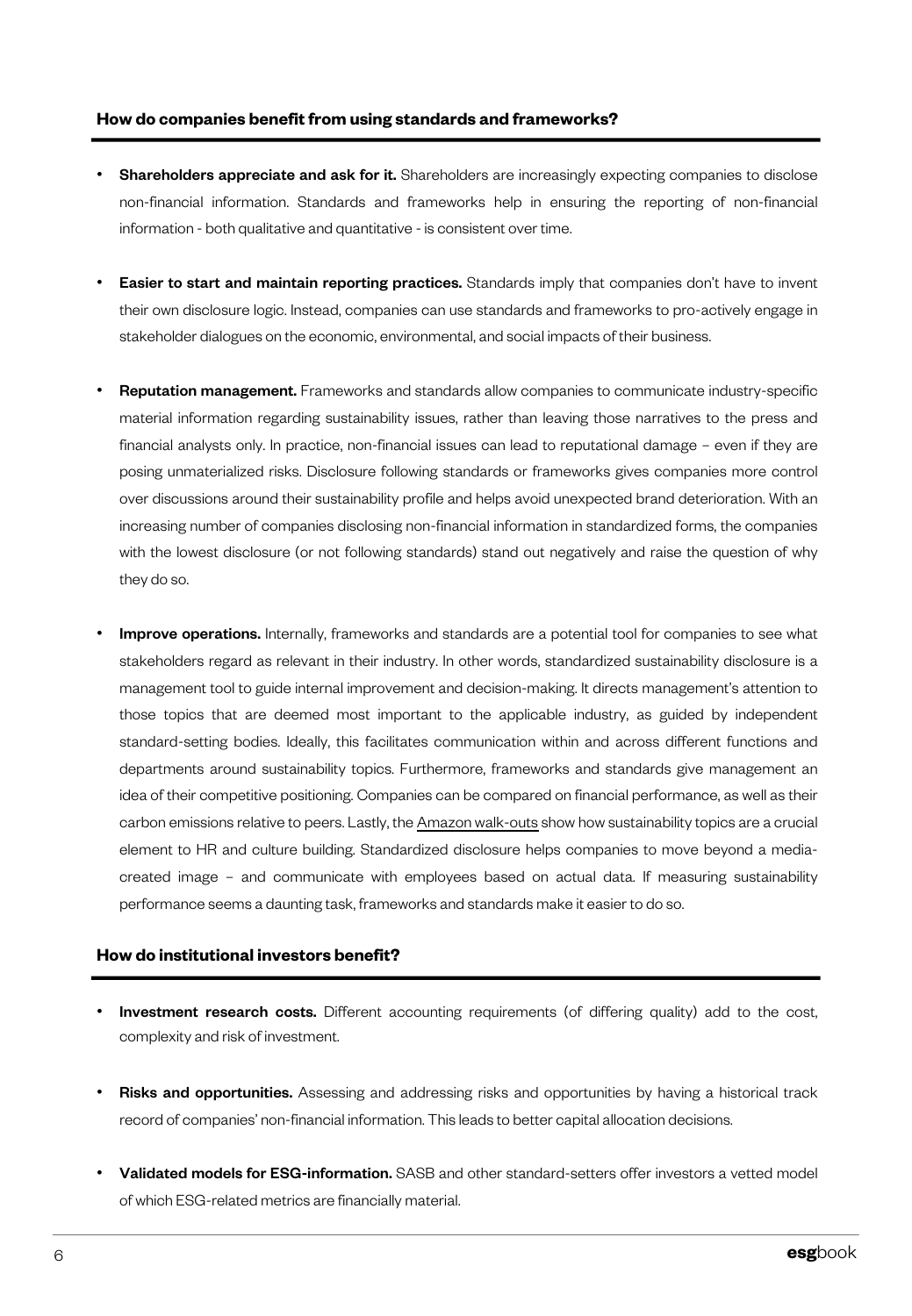Financial and economic stability. Better anticipate and address risks at macroeconomic level by government and regulatory bodies, including financial stability risks (idiosyncratic, sector, systemic).

Less regulatory cost and litigation burden. Leverage emergence of standards and frameworks to encourage and advocate voluntary disclosures which can regulate corporate behaviour, before embedding these marketdriven rules into the legal system. This helps policymakers to understand how certain regulations/laws would be perceived by companies and affect the market (esp. capital markets) without immediately having the need to pass formal legislation for the entire ecosystem.

*Example – From 2011 to 2021, India encouraged and mandated several ESG disclosure requirements for top 100 and 500 listed entities, before incorporating SDGs and making it applicable to top 1000 listed entities by market capitalization in May 2021. 3*

#### **How are they evolving?**

Even after a momentous growth over the last few decades, and a strong investor push, the idea of standardized ESG reporting remains highly contested. This is to some extent, a result of a huge mismatch between the demand for and supply of ESG data required by investors, asset owners, data aggregators and then the ability of other players to provide the same.

Investors are getting increasingly sophisticated in anything sustainable finance. That gives and amplifies the importance of standards, although this has created more standards variants as there are more and more use cases and unique investor needs.

However, the push to consolidate various standards too is growing stronger, from markets, companies, standard setters and even policymakers. The five global standard setters, that guide most of the sustainability and integrated reporting globally, are working together towards comprehensive corporate reporting. This in turn would enable these standards and frameworks to operate more complementary to each other.

With the growing reliance on timely and actionable ESG data, the space continues to evolve with standards and frameworks tailored to specific industries. As the regulations, policies, ordinances, stock exchange listings/rules related to reporting are expanding, we will do our best to keep you updated in this space.

## **For more information, visit esgbook.com or sign-up to our newsletter to get our latest insights and regulatory updates delivered direct to your inbox.**